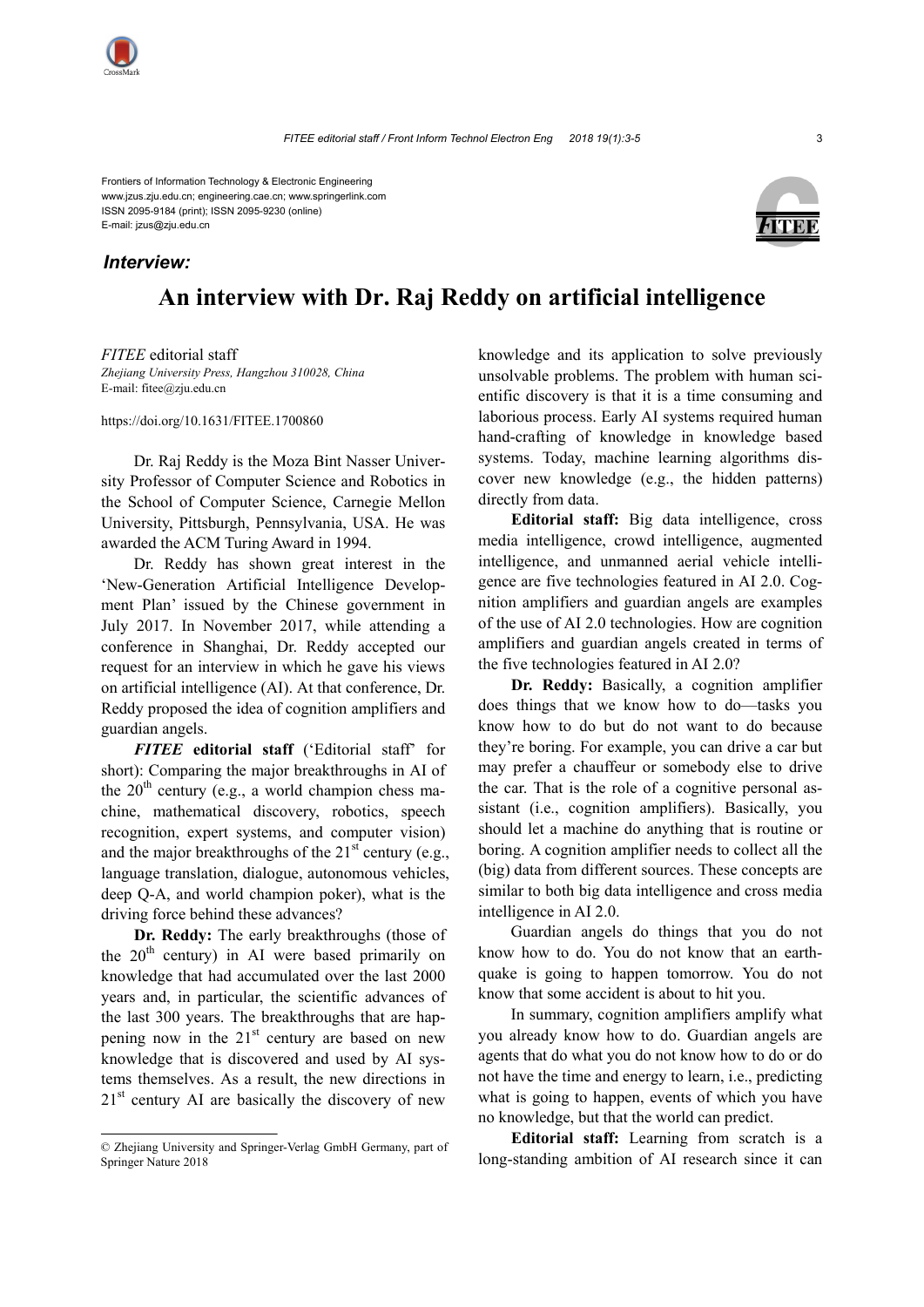bypass human capabilities, knowledge which may be too expensive, too unreliable, or simply unavailable. AlphaGo Zero by DeepMind and Libratus by CMU are two examples of systems that learn from scratch. Do you think learning from scratch is a generic approach to artificial general intelligence?

**Dr. Reddy:** My answer is No. There are two aspects of learning from scratch. AlphaGo, poker, and chess do not learn from scratch; they're given a large amount of data. There's another aspect of learning from scratch, which we call incremental learning, where the amount of data is small at first, but grows much larger with predictive learning. Not only that, it can then randomly generate new games that have never been played before to see what happens. In that sense, learning from scratch is not a generic approach. The main difference between AlphaGo and poker Libratus is that when I show you the AlphaGo board (or chess board), all the information that you need to solve that problem is known. When I show you a part of a poker hand, that information is incomplete—there's some other information that is not visible. This happens even in business negotiations, not only in games. I do not know your secret—how much you're willing to pay for my knowledge, business, or product. And there's bargaining going on. I say: "If you want my patent or technology, I want a million dollars." You might wonder: "Would you accept a thousand dollars, or a hundred thousand dollars? At what point will you walk away?" All of that is based on partial information. The missing information may become known only afterwards. It's all completely random chance depending on how much data you are getting and how you process it. All that means is that when AlphaGo, poker, etc. try to examine the search space, in one case all the information is there, and in the other case, there are more cards there in the deck that have not been given to anybody. And those also become part of the search space.

**Editorial staff:** Humans perform reasoning depending on textual, logic, visual, and even intuitive knowledge. As a result, knowledge representation is very important. How do you suggest visual and even intuitive knowledge should be represented?

**Dr. Reddy:** The problem of knowledge representation has been with AI right from the beginning. What is knowledge and how do you represent it? One way of thinking about it is that knowledge is distillation of information from big data. I begin to see as soon as I am born, I see my mother's face every day. After I have been seeing it for six months, I can recognize my mother's face. But if you appear out of the blue, I cannot recognize your face because I have seen it only once. I have a good representation of the knowledge of my mother's face, but I do not have a good representation and knowledge of your face. It's just a question of a lack of multiple impressions of your face. What is happening is that the human brain is learning the concept of mother's face and different people's faces from visual data over and over again. There is textual data, logical data, speech data, image data, or behavioral data about who is buying what things on Amazon and Alibaba. That data also has to be taken in, analyzed, distilled, and represented.

**Editorial staff:** Interpretable deep learning or explainable deep learning is a new attractive research direction. What do you understand by interpretable AI?

**Dr. Reddy:** That is a question that everybody is asking: how do we explain the output of a deep learning algorithm? What does the data tell you and how did you arrive at this result? In  $20<sup>th</sup>$  century AI, an expert system would write down the rules, 'if this, then that', because that knowledge was known and captured from the head of the experts who were able to explain why that decision was made.

**Editorial staff:** Cross-media intelligence is similar to how a human being thinks. There are many examples of cross-media intelligence, such as video captioning and the visual Turing test. Do you have any suggestions about the future of crossmedia intelligence?

**Dr. Reddy:** Cross-media intelligence was first proposed by Prof. Yunhe Pan and has been studied by faculty staff and students at Zhejiang University since 2005. The basic idea of cross media is how to bridge both the semantic gap and heterogeneity gap, and appropriately use the data with multi-modality to understand the surrounding world.

Sometimes, if you do not have additional information from other sources, you are not able to disambiguate the meaning of a word depicted in a picture. So, you need more data, more information from multiple sources (i.e., cross media). In medical